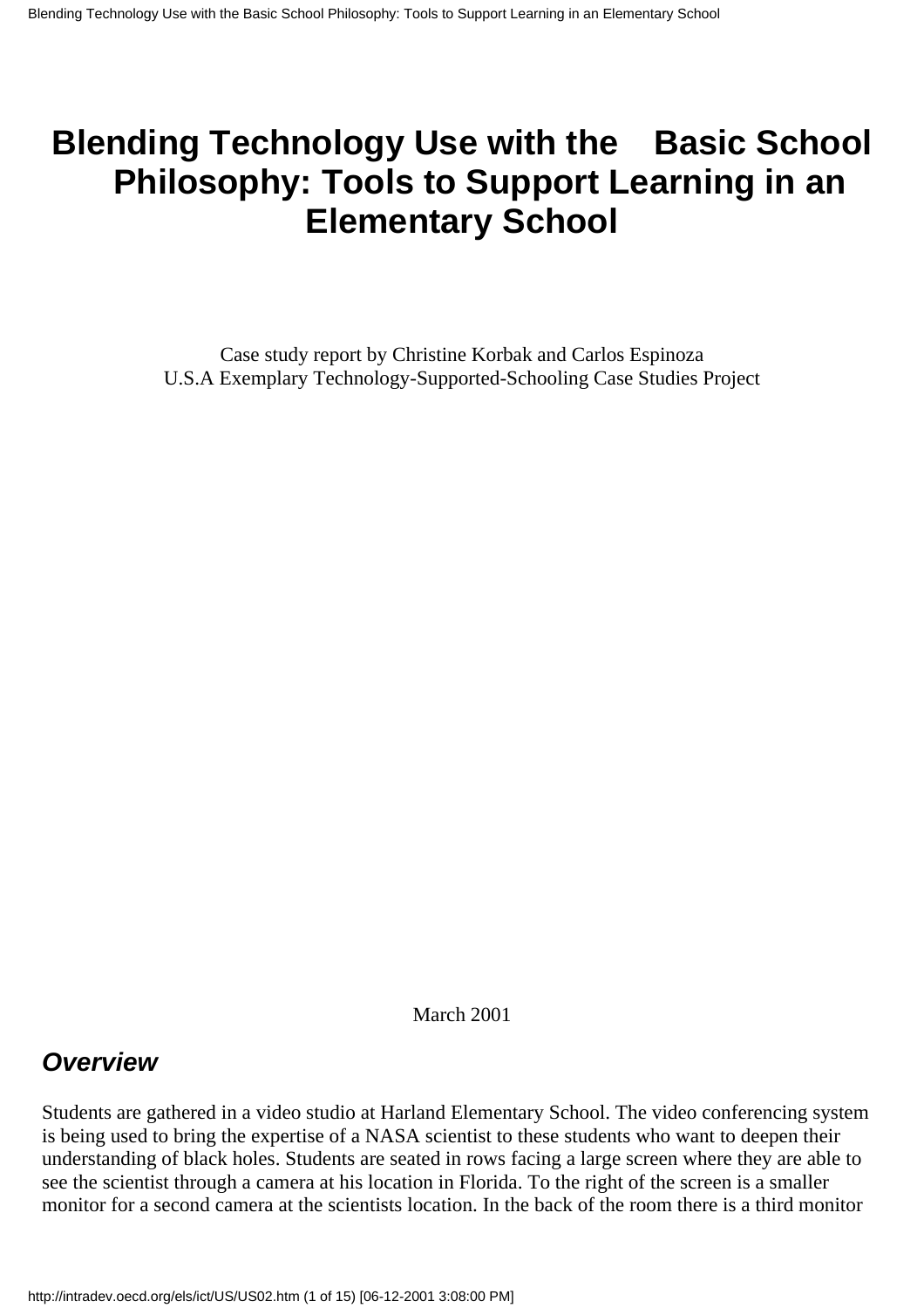for an in-studio camera focused on the students. To the left of the large screen, the teacher stands to moderate the session, with a second in-studio camera focused on her. A parent volunteer is controlling what is displayed on each monitor. When the scientist begins to write on his flip chart, the chart appears on the large screen, and the scientist appears on the smaller monitor. The students ask questions that they have written, and each is eager to be called upon to pose a question. The scientist is clearly impressed by the level of complexity in many of the questions he is asked. His answers are clearly stated, but he does not oversimplify their content. He uses the flip chart to show equations and graphs that explain his points. He also shows the students some images and animations of black holes that he thinks the students will find exciting. At the end of the conference, everyone agrees that it has been a great learning experience.

The origin of this scene was the study of astronomy by students in a 5<sup>th</sup>-6<sup>th</sup> grade class of gifted students. When they started to ask their teacher questions that she could not answer, she discussed the problem with the schools Technology Specialist. This specialist had recently learned that it was possible to contact NASA scientists to work with students, so she suggested that they do a video conference using the facilities in the schools Distance Learning Lab. The Lab is just one, visually impressive, component of technology use at Harland. For both the teacher and the specialist, the video conference with NASA was a perfect example of the integrated use of technology to support learning: the decision to use video conferencing was made in service of learning goals, and because it was the appropriate form of technology to use for the purpose of speaking to a NASA scientist. When technology is not well integrated, it may be used for its own sake, or not at all.

The fact that the school has the opportunity to use such advanced technology represents several years of intense focus on the purpose and goals of both the school and the use of technology in education. Although the school s use of technology is exemplary, the staff still see themselves as learners. Every year there are new teachers to introduce to the use of technology, and there are new technologies whose uses in the classroom need to be explored. With all that they have pioneered, educators from Harland are frequently called upon to make presentations about the school, and they disseminate what they have learned in this and other ways. The staff, students, and parents are very proud of the school and its leadership role, and are also very appreciative of being a part of a school with a strong vision and a history of achievement.

Harland Elementary School is located in Crawford, Virginia. Crawford is a well-to-do community within commuting distance of Washington DC. The school building is attractive and clean. It is located on a cul-de-sac in a residential neighborhood with well-tended homes on large lots. The terrain is gently rolling and the area is dotted with many stands of mature trees. The school provides K-6 general education for neighborhood students (618 students), Harland Center for deaf students from across Crawford County and other counties as needed (73 students), and a Gifted and Talented program (126 students). Crawford County is a highly-regarded school district that can attract good teachers. The school staff consists of 3 administrators, 56 classroom/specialist teachers, 2 guidance counselors, 14 instructional assistants, 6.5 office support staff, and 6 custodians. The school building was renovated in the mid-1990s, including upgrading of the electrical system. Classrooms are grouped around shared open spaces; the open spaces are used for gathering students from all of the classrooms in the grouping, and also as an extension to the individual classrooms to accommodate students working in groups. Class groupings, called families at Harland, occur both by grade and across grades.

Harland calls itself A Basic School Powered by Technology. The Basic school philosophy was developed by the late Ernest Boyer and colleagues from the Carnegie Foundation for the Advancement of Teaching. The Basic School philosophy has 4 components: the school as community; a curriculum with coherence; a climate for learning; and a commitment to character. The Basic school curriculum attempts to achieve coherence through 8 themes: the life cycle, use of symbols, membership in groups, time and space, response to the aesthetic, connections to nature, producing and consuming, and living with purpose. (<http://www.tc.columbia.edu/~ncrest/basic/>)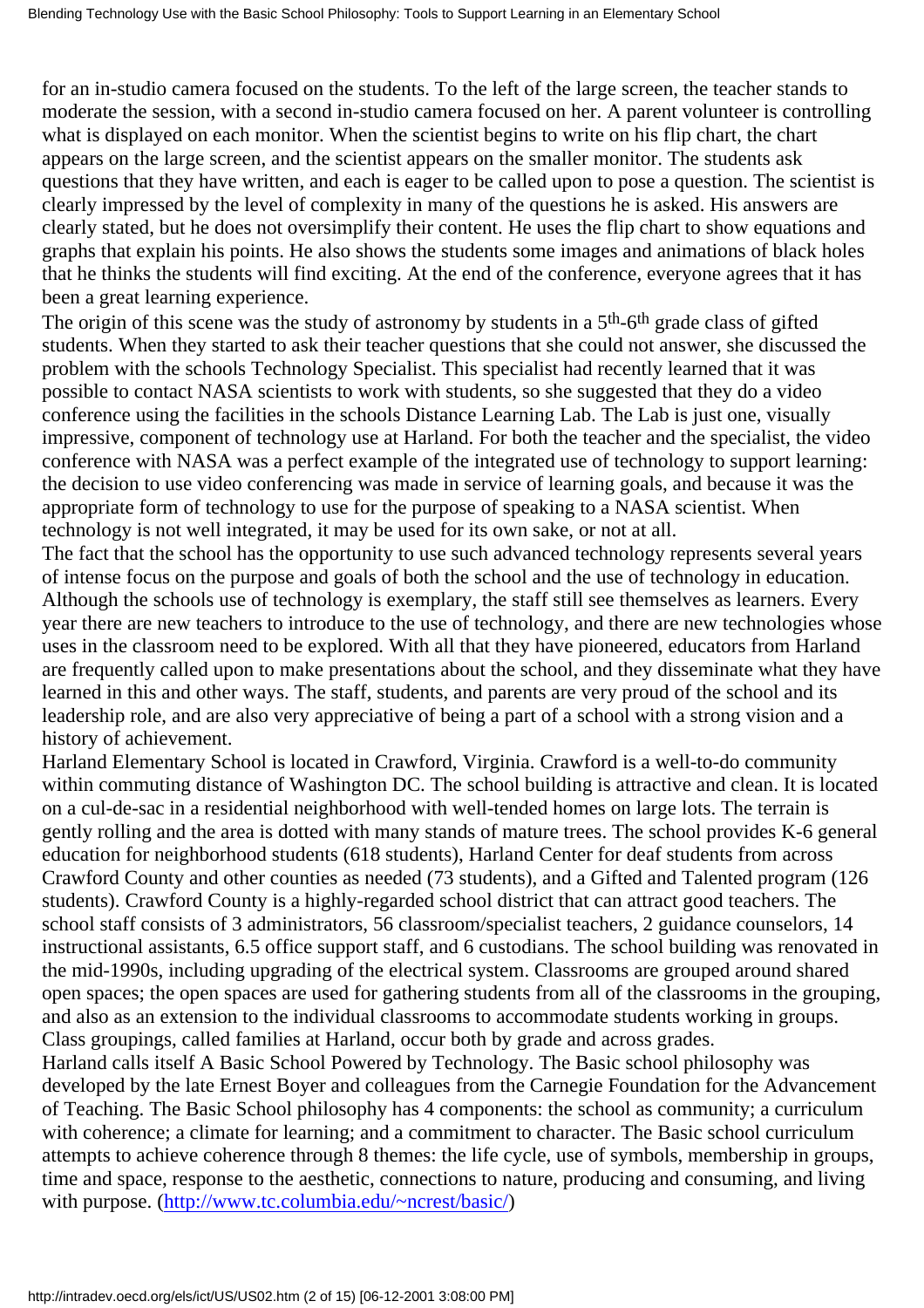The Basic school philosophy is central to the Harland vision for teaching and learning, and technology plays a secondary, support role. The Basic school philosophy and the schools focus on technology are ideas that emerged in the late 1990s. The staff were already engaged in an exploration of the Basic school philosophy when they were prompted to explore goals for the use of technology at Harland. This pivotal point stemmed from the receipt of settlement funds from Texaco in 1997 in compensation for an oil spill in the neighborhood. In order to receive these funds, the school had to provide a thorough, concrete technology plan. As a result of these two explorations occurring jointly, the use of technology is not an add-on or isolated concept at the school; the use of technology at Harland is thoroughly grounded in the overall vision of a Basic school.

There are several components to the school s use of information technology.

*One to One.* The centerpiece of Harland s technology use is the One to One program in which each 5<sup>th</sup> and 6th grade student is assigned an eMate to use for the full school year, 24 hours a day, 7 days a week. The eMate is a rugged, portable computer designed for use at the elementary school level. The eMate has word processing, email, drawing, spreadsheet, and graphing applications. The display is not a full-size monitor but does allow viewing of several lines of text at one time. Input is by keyboard or stylus, allowing students to easily switch between typing notes and drawing illustrations. There is also an infrared port, allowing teachers to beam work to students, and students to beam work and messages to each other. Staff, students, and parents are great supporters of the eMate and cite only 2 drawbacks: the vintage of eMate at Harland cannot be used for Internet browsing, and student use of the keyboard may hamper the development of their cursive writing.

*Wireless Laptop Computers.* The school would like to extend the One to One program to the 4<sup>th</sup> grade, but this is difficult because the eMates were purchased using the one-time funds from Texaco and because this low-cost alternative to laptop computers is no longer manufactured by Apple. As a compromise, the school purchased 10 wireless laptop computers that are used by the 4th grade classes. Although this means that access is more limited, the wireless technology is helpful. The computers can be used all day, then recharged overnight for use again in the morning.

The 4<sup>th</sup> grade teachers are part of the One to One teaching team, even though their students do not have eMates. They meet with 5<sup>th</sup> and 6<sup>th</sup> grade teachers weekly to assist each other with effective integration of technology in classroom work.

*AlphaSmart.* The AlphaSmart, a simplified word processor, is used in K-4th grade classes. The AlphaSmarts are generally used while at school, and allow students to do drafts that can then be downloaded to a desktop computer for further editing or enhancement.

*Technology Computer Lab.* This lab is equipped with 30 Macintosh G3 computers connected to a central server and the Internet. One of the computers is connected to a television monitor so that it can be used for teaching. A scanner and digital printer are also available. The lab is run by a full-time staff member and is booked for use by entire classes, as well as for staff technology training.

*Distance Learning Lab.* The Distance Learning Lab provides video conferencing and closed-circuit television capabilities. Each day, 6<sup>th</sup> grade students produce an in-house news program called Harland Morning. Instead of listening to announcements through a public-address system, Harland students watch as their peers tell of the day s events, with an American Sign Language interpreter

simultaneously translating the program for the deaf and hard-of-hearing students. Video conferences are arranged judiciously, as the cost of the telephone connection is often prohibitive.

*Assistive Technology.* The Harland Center makes use of a full-range of assistive technology for deaf and hard-of-hearing students. The school also assists the parents of these students with finding sources for assistive devices needed at home, such as TTY and captioning for television. These items are generally available free of charge through community support programs for assistive devices. There is currently no program for families of deaf students with limited finances to obtain home computers. Staff at Harland are actively trying to find new sources of funds for this purpose.

*Classroom Computers.* Each classroom is equipped with at least 6 Macintosh computers that are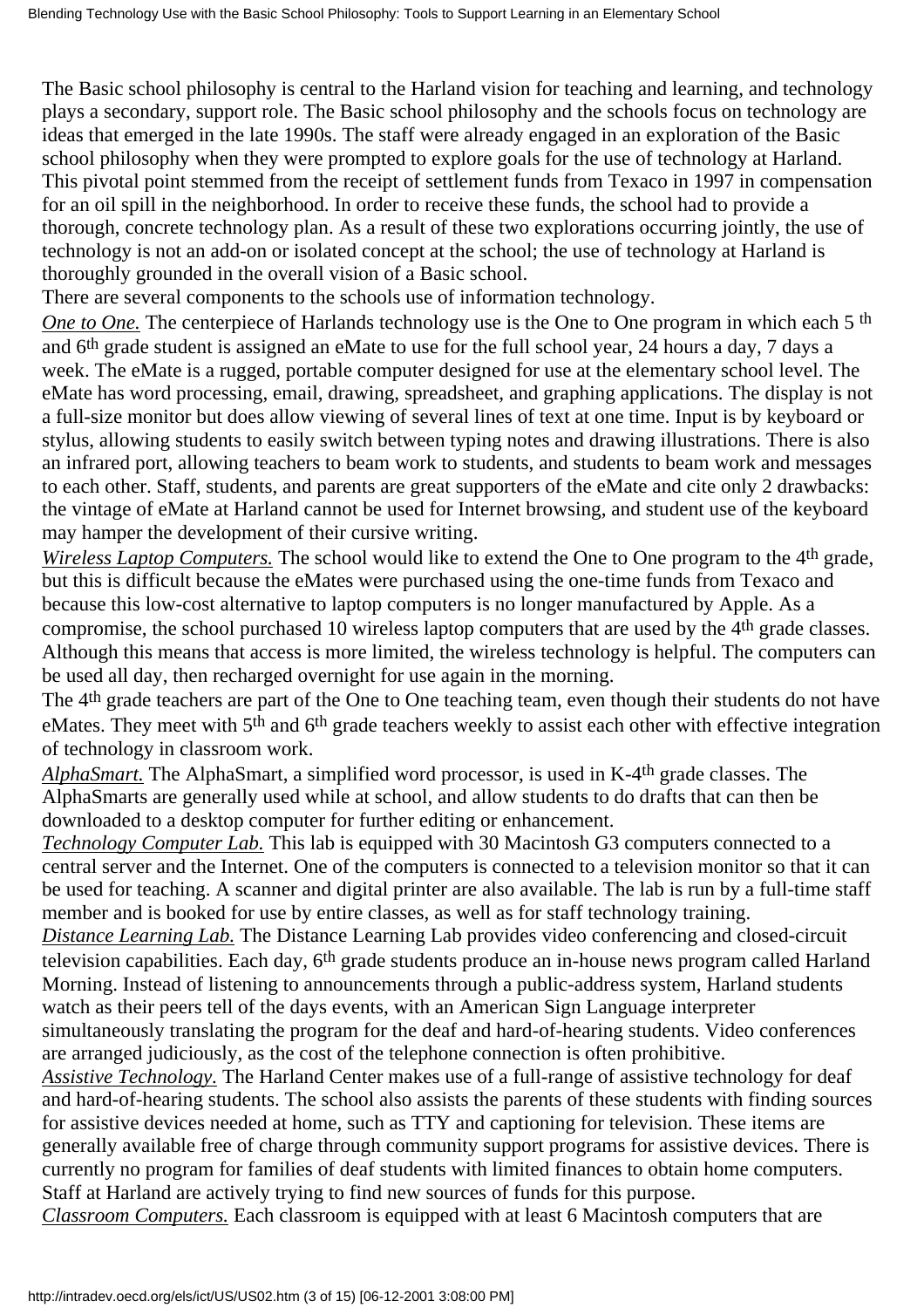connected to a local network and to the Internet. Classes each have educational and multimedia software, and they share access to some technology such as printers, scanners, and digital cameras. *Teachers Computers.* Teachers have desktop computers in the classroom for productivity and instructional uses. Most teachers at the school use email to communicate within the school and with parents.

Having all of this technology available puts Harland ahead of many schools in the nation in terms of access. However, the staff is quick to point out that the satisfaction in having all that technology comes from the school s success in integrating its use to support learning. The staff culture is remarkably collaborative and open, and teachers frequently turn to each other to learn how to use technology effectively in the classroom. Teachers experienced with using technology say that it is now hard to separate thinking about technology use from thinking about instruction; for them technology and instruction have become seamless, and use of technology occurs naturally as they plan instruction. They do not make use of technology for its own sake, but include it when it will support learning. Teachers are well supported in their use of technology by two on-site staff. The Technology Specialist runs the Distance Learning Lab and provides training in technology use as needed. She also spearheaded the school s technology plan and coordinated the One to One program. Staff at the school see her as having provided outstanding leadership in technology use at Harland over the years. The Technology Computer Lab teacher runs that Lab and also provides training in the use of computers and software. Both of these staff members assist teachers with troubleshooting technical problems. For problems that they cannot solve, the district provides technology support specialists.

Parents are aware of the schools Basic school powered by technology vision and support it. The PTA is very active, as are individual parent volunteers. They estimate that 75% of families contribute volunteer time at some time during the school year, ranging from one-time assistance on a class trip, to a weekly commitment to assist in the Distance Learning Lab. There are newsletters from both the school and the PTA to keep parents informed, and many teachers are available by email. There were many parents volunteering in the school on each of the days of this case study.

Another reform at the school emphasizes the need for K-2 students to achieve learning goals by age 8, with some children reaching those goals earlier than others. In the Success by Eight program, students are assigned by learning needs into either K-1st, 1st-2nd, or 1st grade only classrooms. These groupings enable greater support from reading, learning disabilities, ESL, and Total Communication specialists, so that all students achieve the same learning goals before entering 3<sup>rd</sup> grade. The teachers of these classrooms meet weekly in order to plan curriculum and share strategies. These weekly meetings enable teachers to provide each other with a significant source of support and advice.

Harland is also working on an initiative called the Woodson pyramid. The pyramid includes Harland, four other elementary schools, and the middle and high schools the elementary students will attend. The goal of the pyramid is to take the model of technology use developed at Harland and implement it at each of the other schools in the pyramid. To date, Harland s use of technology has involved K-6 students, but by spreading the model to the other schools, the impact of the model through 12<sup>th</sup> grade could be observed. The Crawford school district is willing to provide some financial support to the Woodson pyramid because it will serve as a pilot for the district. Beyond funding from the district and from the schools themselves, Harland s principal says they are negotiating with a couple of companies to act as pilot sites for K-12 use of their computers and other technology.

### *The Past*

The staff at Harland were exploring the Basic school concept when funds from the oil spill settlement with Texaco became available. The school was required to develop a technology plan in order to receive the funds, and found that it was far easier to buy hardware and software than it was to envision how these purchases could improve learning. After spending about half of the money on classroom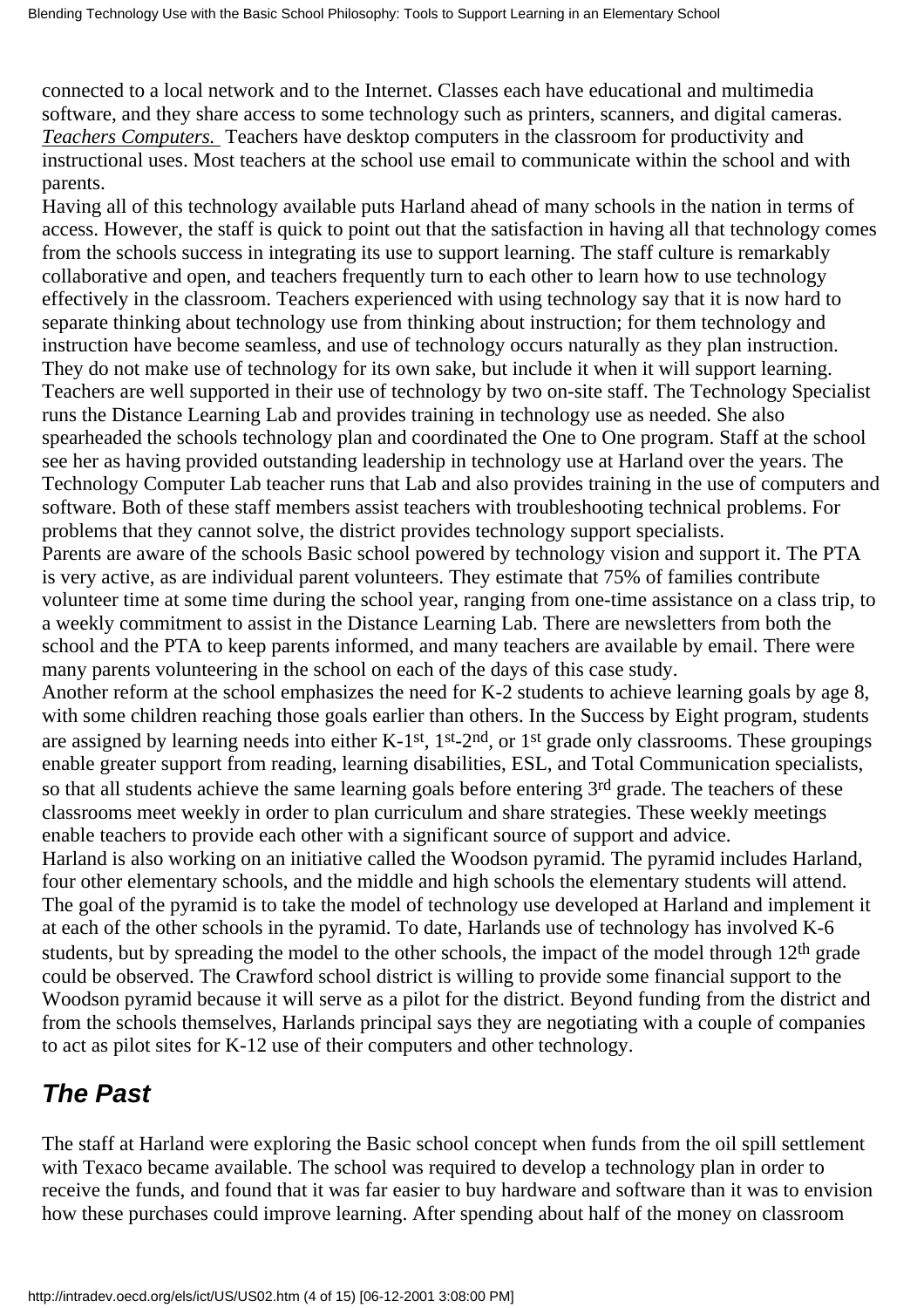computers, wiring, and teacher training, the remainder was left to collect interest while a team of administrators, teachers, and community members continued to develop the vision for technology use. The school s Technology Specialist came to Harland at that time and joined the technology committee and a Basic school reading group. She is cited as the person who was instrumental in helping others determine what role they would like technology to play at Harland. At a meeting of the technology committee, she asked them to envision a school where money is no issue and what do we want teaching and learning to look like, what do we want our classrooms to be. [TC302] She says that as teachers envisioned what they wanted their students to be able to do more broadly, the specific technology needs were defined as part of that vision. She found that gradually, the same needs were being defined at Basic school reading group meetings in their discussions of what would happen in the ideal school. Ultimately, the staff felt that the two threads came together and the school s vision was clear: a Basic school with an emphasis on using technology to support learning.

The initial purchases made using the Texaco funds reflect typical school technology plans: the infrastructure to support a group of 4 computers in each classroom and training in their use. It is interesting that the vision developed at Harland extended to the concept of one-to-one student-computer access. In their blue-sky exercise, they were concerned that learning experiences could be limited by the extra organizational efforts required when students must share computer access. It is often suggested that a group of computers in each classroom is preferable to school computer labs, and many schools aim to equip all classrooms with at least a few computers, but most schools do not attempt to achieve one-to-one access. No doubt the one-time funding from Texaco made it possible for Harland to decide that one-to-one was the best strategy.

The Distance Learning Lab was built with funding from Bell Atlantic. It consists of closed-circuit television production equipment, housed in a studio and control room, and a Tanberg Educator 5000 system for video conferencing, housed in the studio. Use of the Lab is intended to support student collaboration and prepare them for mobile and remote workplaces in the future. Another important goal for the Lab is to provide visual access to the deaf and hard-of-hearing students. These students are able to share in the morning announcements through the visual medium of television. Not only is the news program signed as well as spoken, each day a new sign is highlighted in order to improve the communication between hearing students and deaf students.

# *The Present*

The use of technology is well integrated with instruction at Harland. Beginning with the development of the schools technology plan and the early efforts at using eMates, the school has progressed in its understanding of the value that can come from using technology in the classroom. As new teachers join the staff, that process of developing an understanding is repeated. The process is sometimes easier with younger teachers because they are often already familiar with the technology and need only to learn how to use it effectively in the classroom.

Harland teachers have many ways to obtain the training that they need in order to use technology. The school district provides a summer boot camp to teach technology basics, and courses on using specific software such as ClarisWorks and PowerPoint. At the school level, the Technology Specialist provides training for staff who want to make use of the Distance Learning Lab. Computer use and software classes are offered at the schools Technology Computer Lab after school, on weekends, and during the summer. These courses are taught by the Lab s computer teacher, the school s Technology Specialist, and by staff members with expertise in using a particular piece of software or equipment. Staff members with specific expertise also work individually with teachers who want to learn a new skill. We have little mini-lessons that the computer teacher provides, and she puts the topics out there and if youre interested in going, you can go ¼ and Ive utilized that. Also, our distance-learning lab teacher has really supported me in learning how to do things like ¼Avid-Cinema¼ and that s just when ¼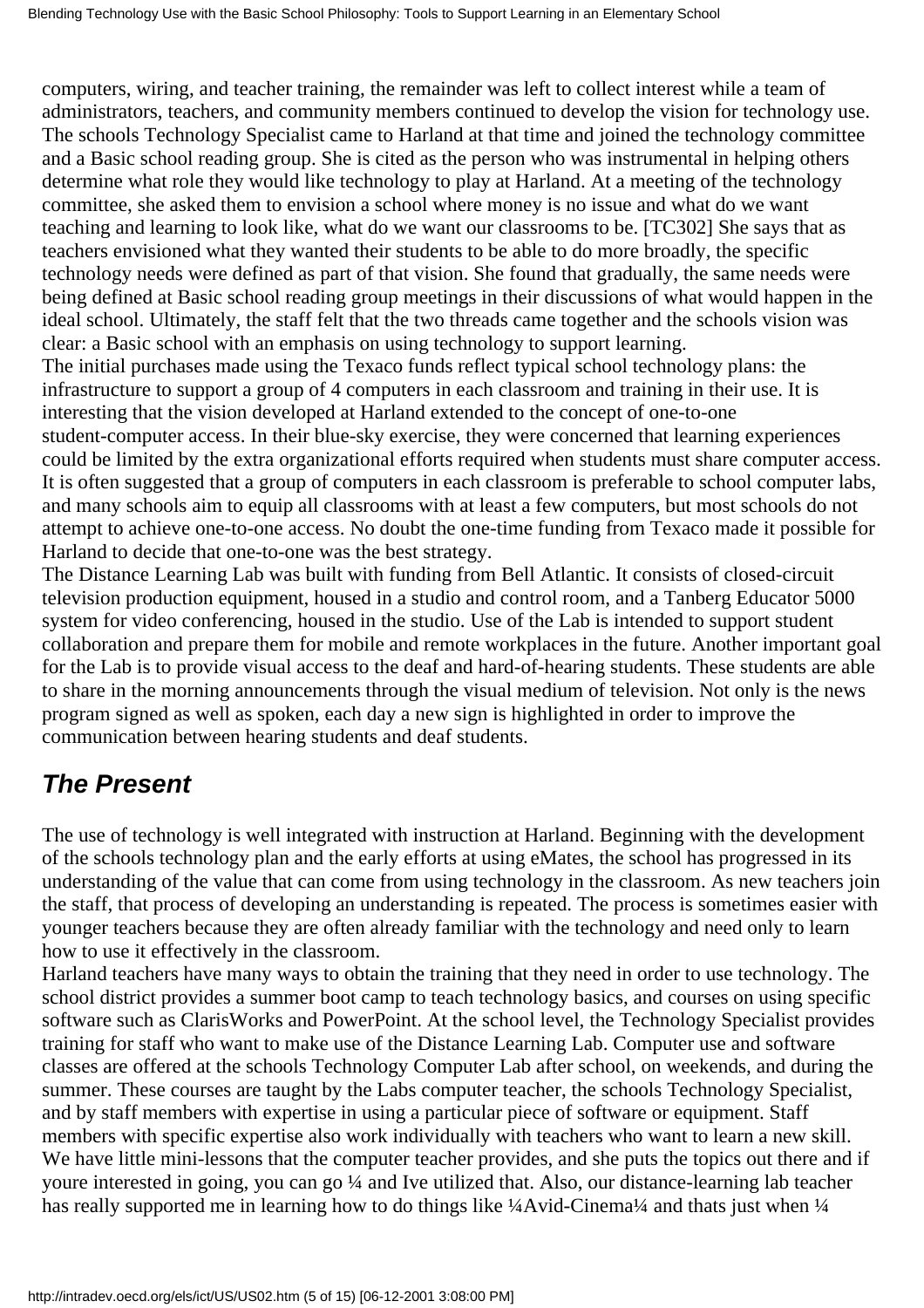when I m interested something, I can find the expert in the school and fortunately, there are so many people who are an expert in something, even general ed teachers whos main purpose is not technology, theyll be an expert in certain things. [T309]

Harland teachers can turn to the technology staff at the school, as well as other teachers, for assistance with technical problems. For technical problems that cannot be solved at the school level, the district provides technology support specialists who can repair computers, administer the network, and provide other technical assistance.

Teachers team meetings have been a critical source of support to the integrated use of technology. Teachers meet by grade level and they meet across grade levels. The One to One program team (4<sup>th</sup>, 5<sup>th</sup>, and 6<sup>th</sup> grade teachers) meets weekly, as does the Success by Eight team (K-2<sup>nd</sup> grade teachers). Teaching specialists, for example in reading and music, also meet with teaching teams many times during the year. These meetings provide a forum for teachers to plan and articulate the curriculum, discuss appropriate uses for technology in different subject areas, and give each other technical assistance with the use of specific pieces of equipment. The principal says the meetings also serve as the forum for dealing with the process of change, so that teachers do not feel isolated when they are trying to do something new in the classroom.

I think, that s probably been the most powerful and most useful tool, is that teachers every week get together and talk about how they re using it [technology], how they implement it, what do they see happening, what s working well, what are they having trouble with, what did somebody else initiate in the classroom that would be a good thing for them to try. So, initially it was a live brainstorming, you know, oh, how do you use it for language arts, how do you use it for social studies, how could you use it for math. And then people was going back and actually trying it out, and coming back and saying, that really bombed, you know, or that was great, I couldnt believe helpful it was. And then also it was...time for people come and just complain, you know, and just vent and get out their frustrations. [SP301]

From the beginning, there were indications that the One to One program at Harland could have an impact on how quickly and how well students understood some concepts. One teacher tells the story of trying to fulfill the district s mandate to do author conferences on student writing. Over the years, she had found that students were not able to critically evaluate writing samples, and therefore the conferences were not effective. The first time she tried doing a conference using the eMates, however, she found that they were a perfect tool for scaffolding the students ability to analyze each other s writing.

So, the first author beamed it to the other three kids in their cluster. So, now, when they read it, the kids were reading it on their screens.... Child finished reading it, and said, okay, so, what do you think? What are the good parts? Everybody said, that was a wonderful story, I loved it, but did you realize that what you read wasn t what you wrote? Wow, so, a REAL comment ... about something ... for the first time ever, and I d been trying to do these author conferences for years ... what do you mean ... everybody scroll up to the first paragraph, now you ve got everybody with a story, everybody s scrolling back to the first, and now the author, as children, did you see here, that you had a dialogue going here, and no paragraphs, there are no quotation marks, I dont know whos talking when Im reading this, when you read it, I knew who was talking. So, now I ve had the author typing in, putting in dialogue, change ... right in their story, so they knew where to go back. ... that was when I started to see that this could be a wonderful tool for improving writing, the kids are really wonderful at doing that, because they are very good at looking at those things. But, aurally, it s something totally different. [T305]

She had a similar experience teaching graphing and the meaning of the slope and intercept. Each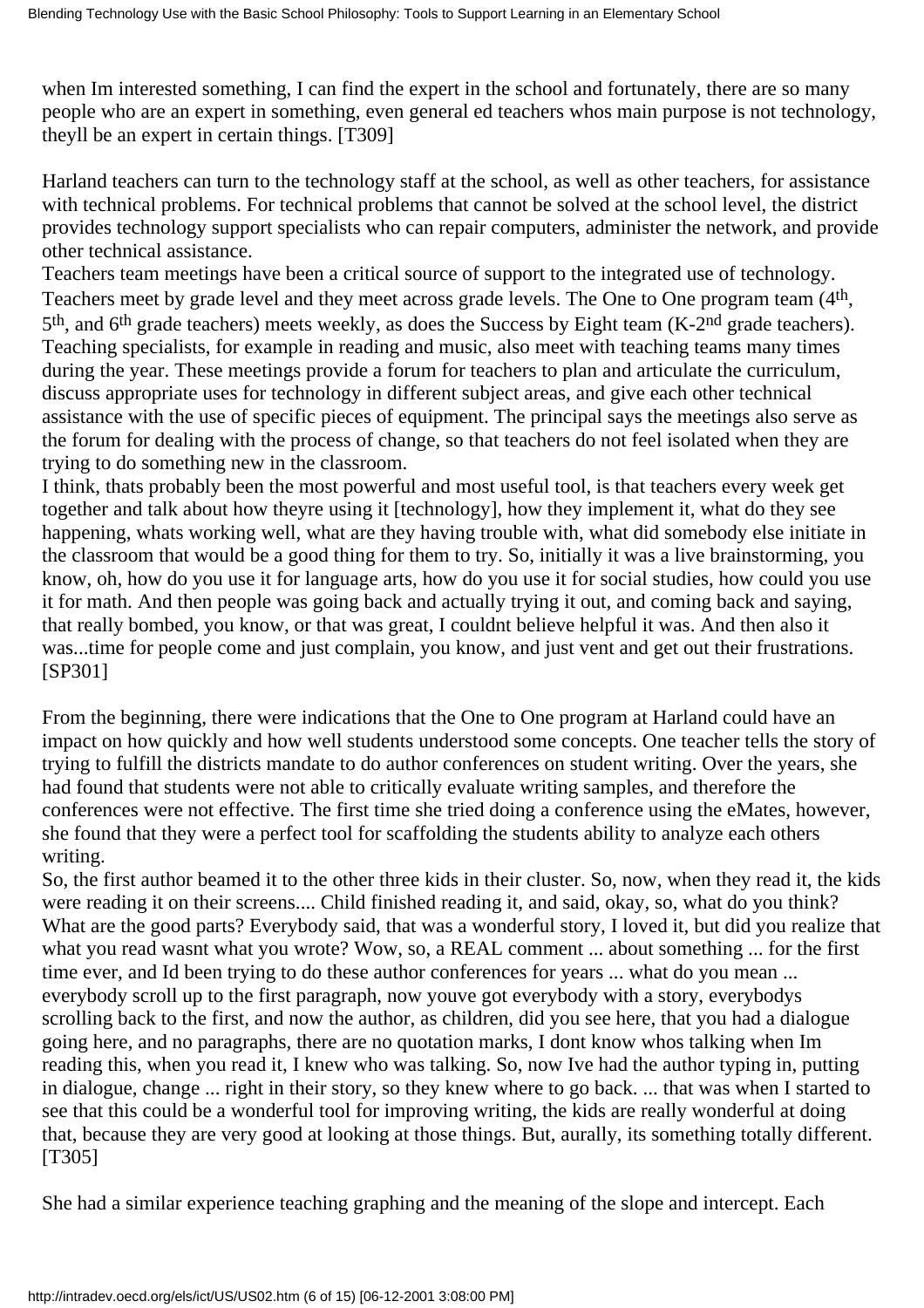student opened the graphing calculator on their eMates and entered an equation for a line on the graph. After that line was constructed, the teacher asked the students to enter another equation that would create a second, parallel line on the graph. Then they created a line below the first line, with its equation generated by the students themselves. From there, they experimented with the slope of the lines, and by the end of the class, they understood not only how to construct a graph, but also the significance of the slope and the intercept. The teacher was again surprised months later when she was preparing students for the district tests and found that they had retained that understanding of graphs. She also is enthusiastic about what the Internet can add to learning experiences. Students have access to many more sources of information sources on the Internet than they have in their school and local libraries, and this access has changed the way that she teaches topics in history such as the Civil War. She now uses primary sources, and asks the students to interpret what people at the time were thinking as events were unfolding.

So, I found out, all of sudden, that it [the Internet] had added a depth to my instruction, and a validity to the information, that they re reading, rather than something somebody s already taken and put into words that kids can understand, so they have to be better readers, they have to be better writers. [T305]

Parents also say that technology use has benefited their children. One parent with a dyslexic son says that the eMate has helped him to keep his train of thought when he is writing, and consequently, to write more. The eMate helps him to do this because he knows he can review his work using the spell check tool, so he finishes writing the content before correcting his spelling errors.

Another parent says that the eMate helped her daughter to manage her homework without help from her parents. A 5th grade student, her teacher uses email to remind students of their homework assignments. Because the students have their eMates with them at home, they can easily review the assignment, and begin working using a familiar tool, the eMate.

The thing I found the most beneficial for her, I think, was it made more independent in her schoolwork when she got home. Because she could come home and she knew how to use that email, and she knew what she had to do and she would sit down and do it. And before, she didn t use the computer all that often, or when she did, she needed a lot of help, so it really did make her independent and made the homework so much easier on the family. [P303]

Harland students perform well on standardized tests. Scores on the Stanford Achievement Test in all subject areas tested in 1999-2000 are above the  $70<sup>th</sup>$  national percentile equivalent. For example,  $6<sup>th</sup>$ grade students scored at the 79th percentile for language, the 84th percentile for science, and the 88th percentile for reading. These scores show that the educational achievement of Harland students compares favorably to the achievement of students across the country, but it does not show that the use of technology improves student achievement. Although there have been attempts, the school has not yet been able to gather data that shows technology is helping students learn. The principal notes that from the beginning of technology use, they knew that they needed to measure outcomes, but they could not identify a way to separate the impact of technology from other factors.

We started trying to work on an evaluation. And, very quickly, in that first year we realized, well we spent a lot of time in that first year trying to prove that technology made a difference. We made surveys, we gathered data, we thought we had it handled, we thought by the end of the year this is going to be great. Well, by the end of first year, we realized that you cant separate the technology from the curriculum, and that the only thing that we really proved, in quantifiable ways was that our children improved their typing speed; we re very good at doing that. [SP301]

Regardless of the lack of quantitative verification that technology is helping students learn, students themselves think it is having a positive impact. One student describes the difference between another school without advanced technology and Harland as the difference between students covering topics in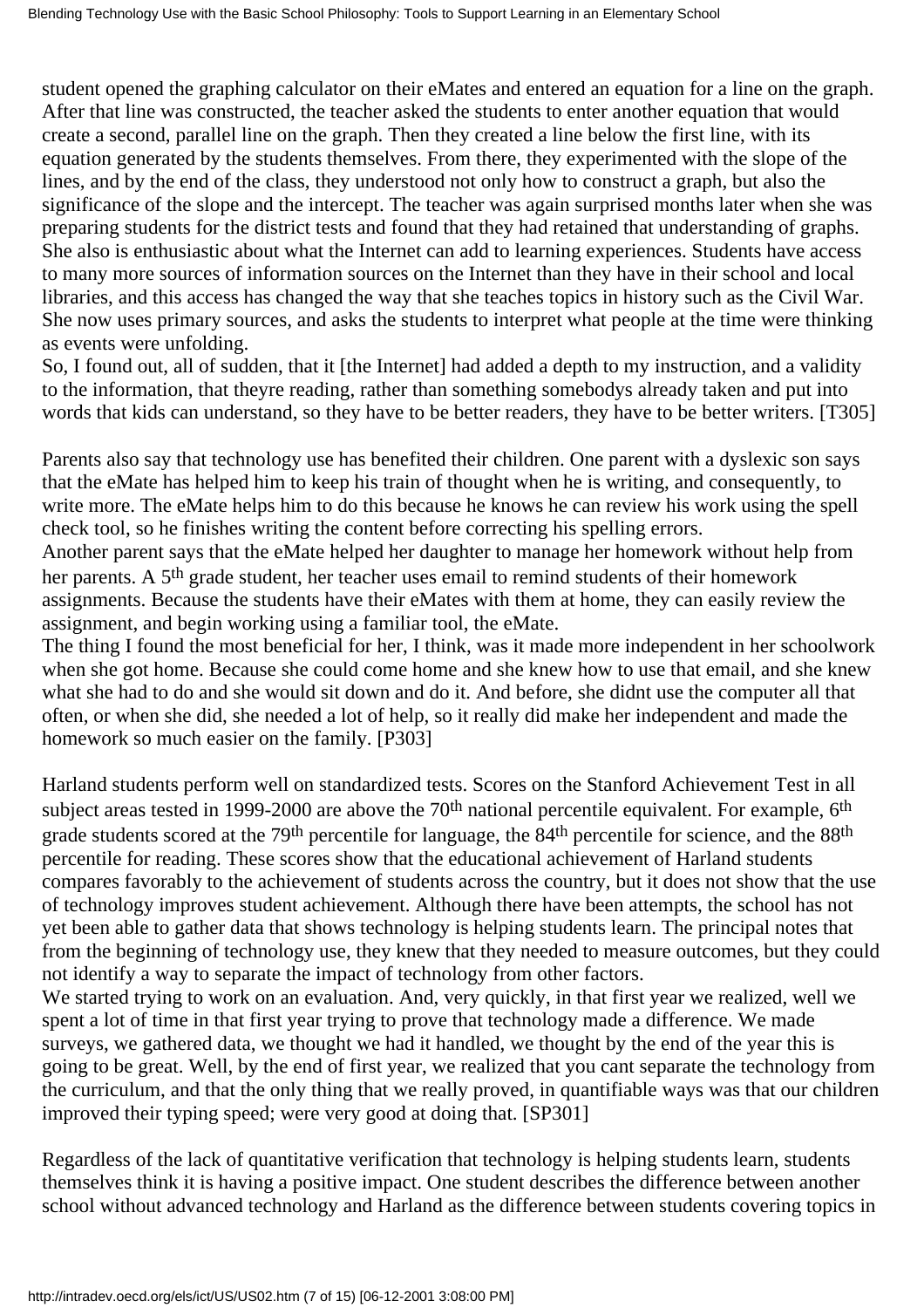a rote fashion and covering topics in a way that spurs them to become lifelong learners. They re [students at the other school] covering the same stuff, but they re probably not enjoying it as much, it s just kind of, it s memorization of facts and it s ... learning can much more interesting when ... it s just a matter of ... are kids wanting to learning, is this going to form a habit of lifelong learning .... [S307]

Another student says the use of technology prompts teachers to have higher standards for student work because of access to additional resources. When students use school libraries, they typically use secondary sources such as textbooks and encyclopedias. In addition, there may be a limited number of books on a given topic, and so each student may not have equal access to the best resources. I mean, if you have to go to the library and get a bunch of books ... the standards, the teachers cant set very high. But, now, I mean, you have all this information [on the Internet] that you can access, so, the standards are higher. [S307]

One student comments on the differences between writing a paper and doing a slide presentation in a program such as PowerPoint. He says the slide show format requires students to go beyond presenting facts to thinking about audience and the effectiveness for communicating of different media, such as text and photographs.

I think it s a little tougher to do a slide show, because with a paper, you ve got the facts, you can kind of get them down, but when youre making a slide show, people dont just want to see text. You want to have effects, you can insert pictures, and the teachers expect when you choose something like to use a computer, they expect above and beyond what youd do by hand, because they do expect you to take full advantage of the technology that you have. And, it s kind of difficult to do a really good slide show, because you have to consider ... am I getting information across? Can people read this? Are people interested? You know, are there good pictures, there s a number of different things to consider, and if you are good at that, and you get it done, it can be spectacular and a hundred times better than a ... than just a written paper, but it is more difficult and there s a number of different things you have to consider. [S307]

Like the eMate, the video conferencing system in the Distance Learning Lab has provided benefits to students. The general student population has been involved in conferences with their peers from around the world, and with experts, such as the conference with the NASA scientist described in question 1. The deaf students have also participated in conferences with other schools for the deaf from around the country. Because the incidence rate of deafness is low for young students, this connection is important for expanding the population of peers of Harland s deaf students.

Another use of the video conference system is for teacher training and development. In a recent grant proposal, Harland aimed to establish a program with a school of education in which pre-service teachers could be recorded working with Harland teachers, and their performance could be viewed by other pre-service teachers while sitting in their class at their school of education. This real-time interaction during teacher practicums would combine the experience of practice teaching and the discussion of that experience. Although this teacher training initiative has not yet been funded, the principal at Harland plans to keep trying to find partners for it.

Although technology use at Harland has reached a stable level, there are concerns about how the school will maintain and expand its One to One program. Nonetheless, there are no plans to abandon the vision of one-to-one computer access for at least the higher grades at the school.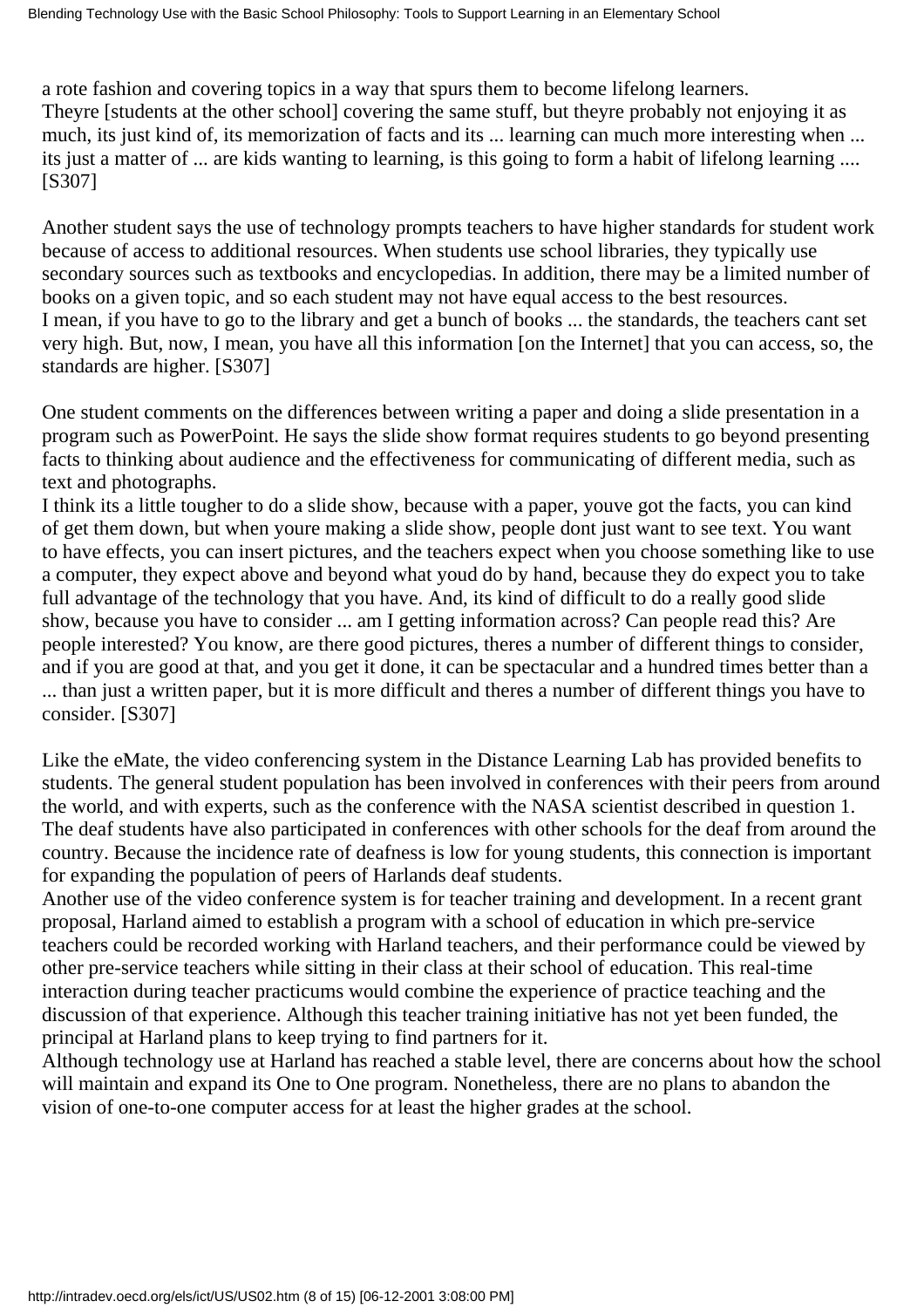# *Hypotheses*

# **Hypothesis 1.**

Technology is a strong catalyst for educational innovation and improvement, especially when the World Wide Web is involved. The rival hypothesis is that where true school-wide improvement is found, technology served only as an additional resource and not as a catalyst, that the forces that drove the improvements also drove the application of technology to specific educational problems.

#### **Evidence in favour of the rival hypothesis.**

The Basic school reform initiative was the driving force in creating a vision for Harland. The Basic school philosophy was introduced at the school at the same time that the school was exploring the use of technology in instruction. As a result, use of technology is integrated with the schools vision and goals.

### **Hypothesis 2.**

The diffusion of the innovation/improvement (and therefore of ICT) followed the traditional diffusion pattern for innovations, as outlined by Rogers (1995). The rival hypothesis is that technology functions differently from traditional innovations and that therefore different diffusion patterns occur.

#### **Evidence in favour of the hypothesis.**

The diffusion of the Basic school powered by technology vision followed the traditional diffusion theory pattern. The study of the Basic school philosophy began when a few highly active teachers began a reading group to study the Basic school approach. Other teachers joined them as their interest was piqued, and the decision to become a Basic school evolved from reading group discussions that eventually included most of the teachers at the school, as well as some parents. The teachers were motivated to study the Basic school approach because they wanted to improve their teaching. The teachers who initiated the reading group were initially more committed to improvement, but the commitment of other teachers increased as they learned from their peers how a Basic school would work.

The decision to have a technology focus at Harland evolved from discussions about the technology plan the school needed to write in order to obtain settlement funds from Texaco to be used for technology. But even though the school became committed to using technology in specified ways, individual teachers differed in how prepared they felt to use technology in their own classrooms. As a result, the use of technology ranges from those teachers who feel extremely comfortable with technology and use it whenever suitable, to those who tend to use traditional instructional approaches more often.

The people who are really on the fast end of technology have had to be patient, myself included, with people who are on the low end of the learning curve. People on the low end of the learning curve have had to say, I m not there yet, but I m working on it. [TC302]

The earliest users of technology were those staff members who had already been using computers at home. They were willing to try using technology in the classroom as soon as the school was able to provide it. The teachers who remain hesitant to use technology are those with little or no computer experience. For example, new teachers at Harland this year are young enough that computers have always been a part of their lives. These teachers say that they are experienced in using computers for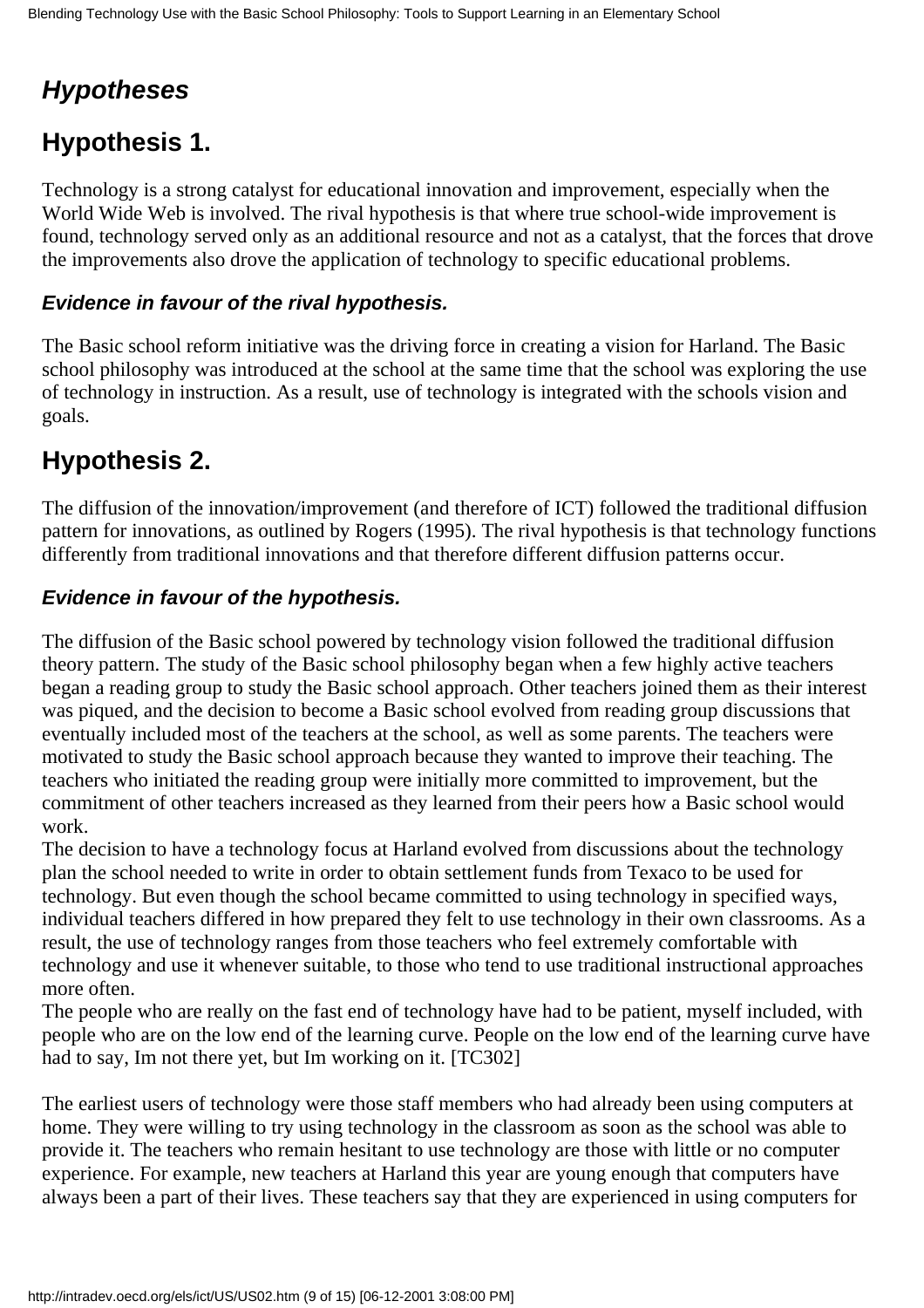their own personal and professional productivity needs, but that they are not experienced in integrating technology into classroom instruction. They are willing to learn to integrate technology because they are already familiar with it. Those teachers who have been teaching for many years and who have not been using computers for personal or professional productivity needs are least willing to use it in the classroom.

# **Hypothesis 3.**

Successful implementation of ICT depends mostly upon staff competence in the integration of ICT into instruction and learning. This hypothesis assumes that teachers mediate ICT applications when they are successful, and that ICT s academic value relates positively to teacher competence. The rival hypothesis is that the school technological infrastructure and student ICT competence rather than staff competence determine ICT implementation outcomes.

#### **Evidence in favour of the hypothesis.**

Teachers at Harland have a clear mission to use technology when and if it will enhance learning. Therefore, teachers are not motivated to use technology if will not meet teaching needs. Teachers at Harland are given opportunities to attend training in technology use within the school, within the district, and elsewhere. Most of this training assists teachers with knowing how to use of various pieces of hardware and software, but resources listing steps for effective integration of technology into instruction do not yet exist. Teachers at Harland had to learn much of what they know about its integration by trial and error and by sharing their experiences with each other. Support from the school s administrators in the form of scheduled meetings of different teams of teachers provides a critical forum for teachers to build and share their knowledge of technology use.

There are teachers at Harland who make minimal use of technology because of their lack of comfort with it, and one would expect that there are teachers who use technology without tying its use to instructional goals, but there were no instances of this observed at Harland. During interviews, the principal, Technology Specialist, teachers, and parents all expressed the view that technology use at Harland is guided by learning goals, and there was agreement that all teachers are either using or learning to use technology effectively. The school does not actively recruit teachers who are technology experts, but instead looks for teachers who are interested in technology use and willing to learn to use it well.

### **Hypothesis 4.**

Gaps in academic performance between high and low poverty students will not increase when all students have equal access to ICT. The rival hypothesis is that equal access to ICT will lead to more advantaged students increasing the performance gap with disadvantaged (high poverty) students.*.* There are few high poverty students in Harland s general population and almost all of these students have access to technology at home. Harland students also have access to technology in their classrooms, in the Technology Computer Lab, and in the Distance Learning Lab. In addition, each student in the 5<sup>th</sup> and 6<sup>th</sup> grades receives an eMate to use continuously through the school year. Consequently, it is possible to conclude that Harland s general student population has equal access to technology, but conclusions about closing the achievement gap are not warranted here. The Harland Center for deaf students gives some indication that technology will help close the gap between high and low poverty students. Students at the Center come from all over Crawford County, as well as from other counties, and they reflect the economic and cultural diversity of Crawford and surrounding counties. The school not only makes extensive use of technology in the Harland Center,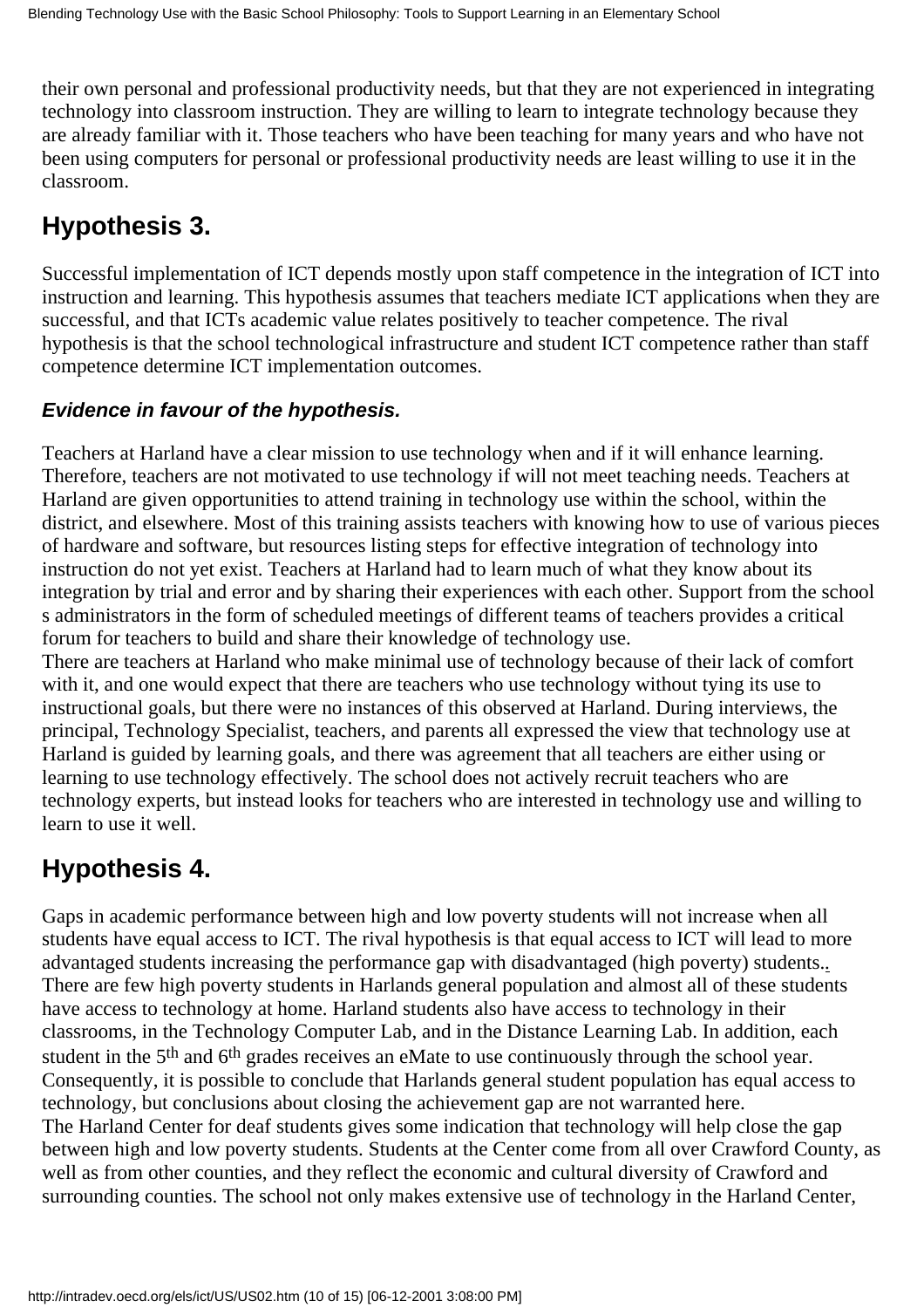staff at the school also assist parents with obtaining technology for use at home, thereby increasing equality of access. There is evidence that use of technology in the classroom has had a significant impact on the progress of deaf students. Harland s principal, formerly a teacher in the center, recounts the first two years of technology use in the classrooms of deaf students.

The visual accessibility that was set up by having the technology in a room where deaf students are, so you can have the constant comparison between English print and American Sign Language, that was phenomenal in terms of literacy improvement that we saw in the first two years [of technology use], as compared to anywhere else, when you look at literacy research with deaf children. [SP301]

To the extent that technology can be a tool to address a need, such as deaf students need to connect the signs they use to communicate with English words, technology may help to close gaps. In the case of deaf students in Harland Center, technology is helping them to understand language. For other areas where there is an achievement gap, technology should also prove effective for improving performance.

# **Hypothesis 5.**

Successful implementation of ICT will lead to the same or higher academic standards in spite of the low quality of many ICT materials. Academic standards are a function of teacher and school expectations and not of the standards of textbooks, ICT materials, and the like. The alternative hypothesis is that ICT use will lead to a lowering of academic standards as students spend more time on marginally beneficial searches and in browsing poor quality Web and courseware content.

#### **Evidence in favour of the hypothesis.**

Teachers at Harland have access to many pieces of educational software. They ensure that academic standards are not lowered by poor quality materials in two ways: first by selecting the best software available, and then by using it as a tool to support learning and not as a means in itself. Teachers are free to choose technology tools that fit with learning goals and to exclude it from their plans when it does not serve learning goals.

There is evidence that teachers are raising their standards for student work because of the use of technology at Harland. For example, students are expected to make use of primary sources available on the Internet in addition to traditional secondary sources such as library books and encyclopedias. Use of primary sources raises standards because students using them must interpret and synthesize information, rather than simply restate it.

Harland students say that the standards for their work are higher when technology is used. For example, because students can find many sources of information on the Internet compared to just one book on a given topic in the library they are expected to learn more about topics they study.

# *Projection to the Future*

There is a full range of technology use at Harland that does not exist at most other schools. Other schools will need extensive funding and professional development if they are to achieve Harland s model use of technology. Other schools are indeed obtaining more computers and Internet access, and there is growing emphasis on providing teachers with training in the effective use of technology. But it seems unlikely that many schools will have the level of funding needed to install distance learning labs and provide one-to-one student-computer access, at least given todays costs for these technologies. It will also be difficult for Harland to maintain its model use of technology. The school s commitment to one-to-one access remains strong, despite the immense challenge of funding the replacement of the eMates and of extending one-to-one computer access to more students. The district does provide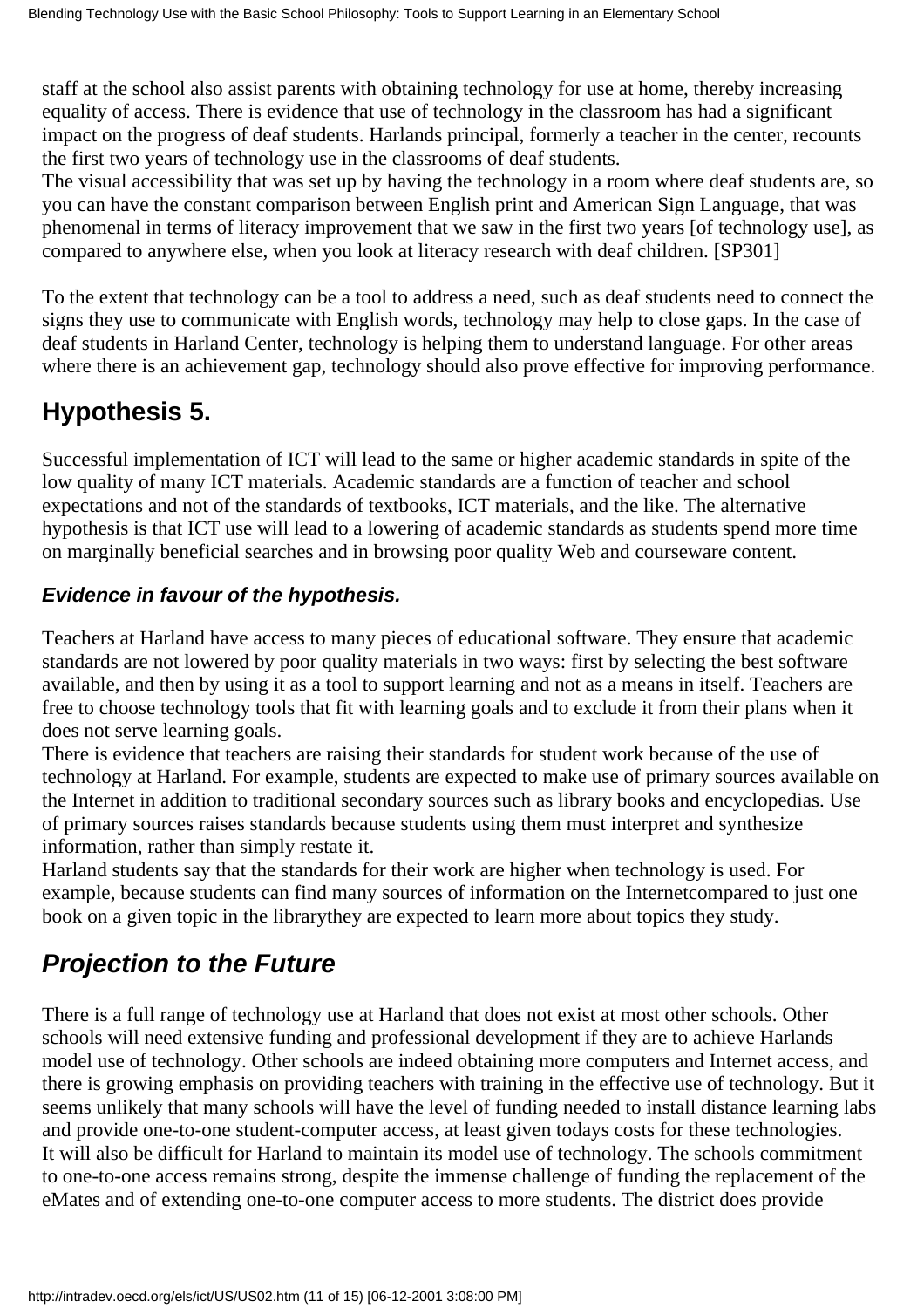financial support for the use of technology, and Harland s PTA is able to raise large sums of money, but continued funding for the One to One program will not be achieved without the input of business partners. The technology committee is currently meeting with prospective business partners in order to ensure the continuation of the One to One program.

The Woodson pyramid initiative seeks to replicate Harland s technology use in the other schools in the pyramid. The financial difficulties that Harland faces despite all of the resources it has at hand point to the unlikelihood of the transferring the One to One program to the rest of the Pyramid s schools. To date, each of the four other elementary schools in the pyramid have installed video conference systems, but the high school still needs to upgrade its electrical system before it can make extensive use of technology. Besides the financial issues that affect the viability of scaling Harland s technology use to the rest of the schools in the pyramid, there is the need to gain high levels of commitment within each of the schools. That commitment has been lacking in the past because the principals did not agree that the use of technology was the highest priority in addressing the needs of their schools. Teachers at other schools in the pyramid will also have to go through a process of learning how to integrate technology with instruction in ways that support learning. All of this suggests that the Woodson pyramid initiative will take several years to unfold, with the purchase of the technology itself not necessarily being the most difficult part of the transfer of Harland s model of technology use.

# *Appendix A: Methods*

Research Team: 2 researchers

Time Frame: 5 consecutive school days

Data Collected: Interviews (30-90 minutes): School principal School Technology Specialist District superintendent for technology 2nd grade teacher 5th-6th grade teacher

Focus Groups (30-60 minutes): 5 teachers 2 2nd-grade students 4 6th-grade students 3 parents

Observations (approximately 30 minutes) Distance Learning Lab re: Harland Morning 2nd grade class in computer lab 2nd grade class in classroom

# *Appendix B: Teacher ICT Practices Survey Results*

(Site 300, 51 teachers)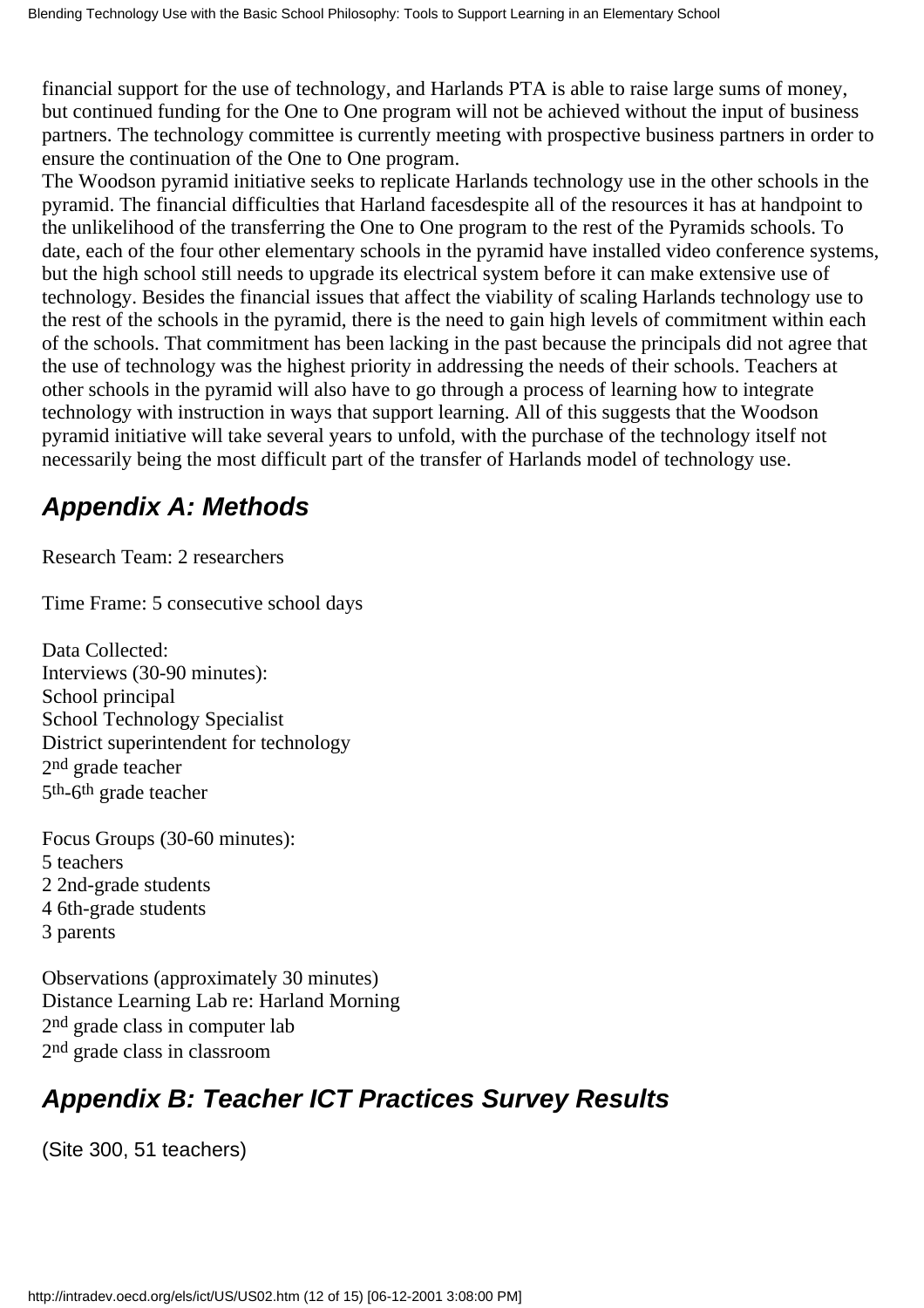|                            | $1 + times$<br>weekly | $1 + times$<br>mont hly | a few<br>times | never |
|----------------------------|-----------------------|-------------------------|----------------|-------|
|                            | %                     | %                       | %              | %     |
| Use WWW                    | 19%                   | 28%                     | 32%            | 21%   |
| Create web pages           | 2%                    | 2%                      | 4%             | 91%   |
| Send & receive e-mail      | 13%                   | 2%                      | 13%            | 72%   |
| Use word processing        | 52%                   | 15%                     | 17%            | 15%   |
| Use computer for games     | 40%                   | 27%                     | 18%            | 16%   |
| Use a graphics program     | 20%                   | 9%                      | 39%            | 33%   |
| Join on-line forum or chat | 2%                    | 0%                      | 11%            | 87%   |
| Use presentation program   | 6%                    | 9%                      | 26%            | 60%   |
| Use instructional program  | 17%                   | 17%                     | 26%            | 40%   |

#### For work you assigned last year, how often did your students:

#### Experiences last year

|                                       | yes | no  |
|---------------------------------------|-----|-----|
|                                       | %   | %   |
| Graded student<br>computer use        | 35% | 65% |
| Made Web site for my<br>l classes     | 5%  | 95% |
| Involved in virtual,<br>online course | 18% | 82% |
| Students<br>collaborated via Web      | 18% | 82% |

#### Rate your ability to use a computer

|                | go od  | fair | po or |  |
|----------------|--------|------|-------|--|
|                | %      | %    | %     |  |
| to use compute | 70 O.C | %    |       |  |

#### How much freedom did you allow students in locating WWW sites to visit?

|                      |   | no restrictions   restriction | some | Onlγ certain  <br>sites |
|----------------------|---|-------------------------------|------|-------------------------|
| Students web   Count |   |                               | 16   |                         |
| restrictions         | % | 7%                            | 53%  |                         |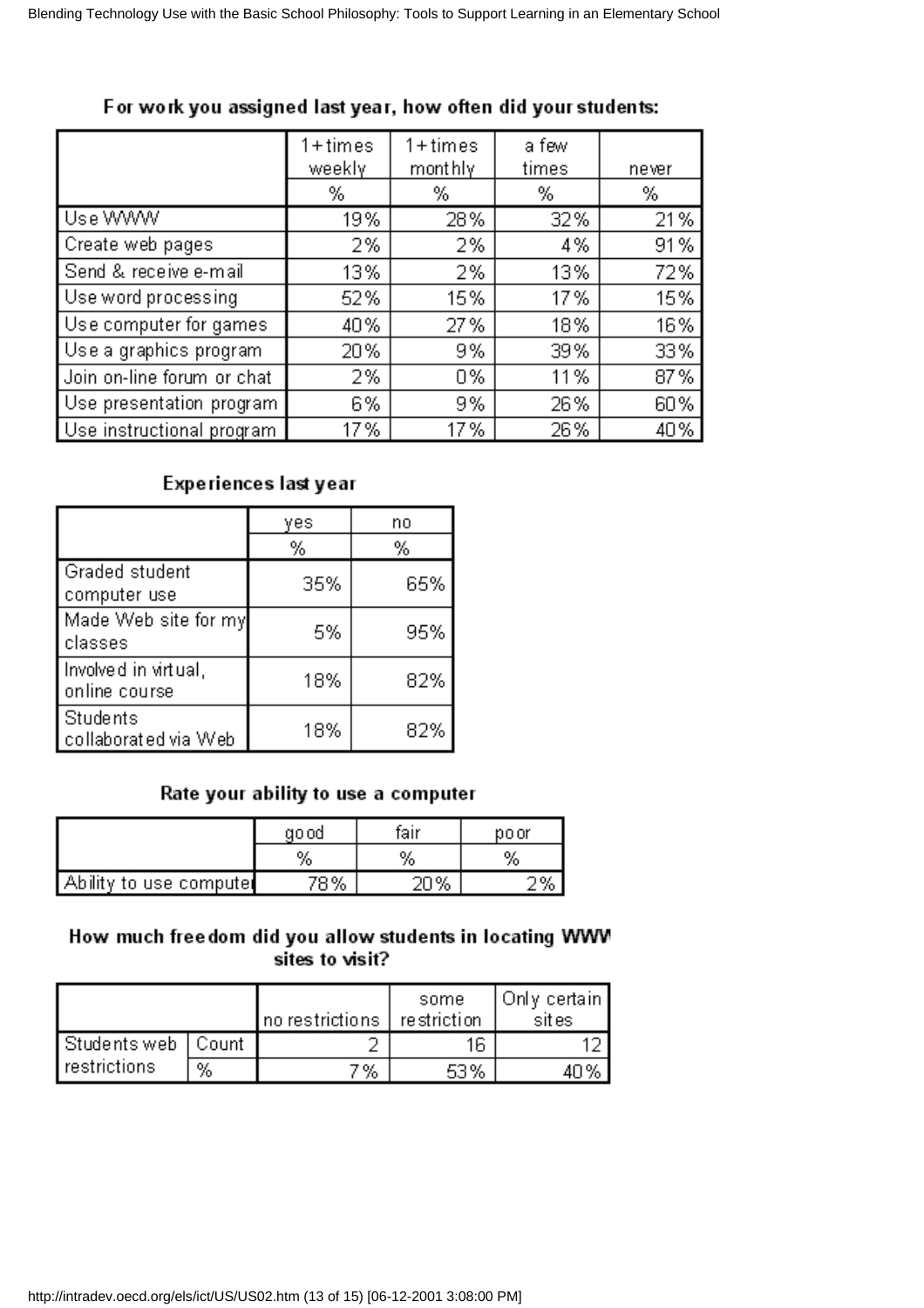|                                         | ΑIΙ | Most | Some | Very little: | None |
|-----------------------------------------|-----|------|------|--------------|------|
|                                         | %   | %    | %    | %            | %    |
| % of classes devoted<br>to computer use | 37% | 35%  | 21%  | 5%           | 2%   |
| % of computer use<br>done individually  | 8%  | 42%  | 39%  | 5%           | 5%   |

#### Computer use in classes last year

#### Computer use at home

|                                   | $1 + times$<br>weekly<br>% | $1 + times$<br>monthly<br>% | a few<br>times<br>% | never<br>% |
|-----------------------------------|----------------------------|-----------------------------|---------------------|------------|
| Amount of computer<br>use at home | 50%                        | 33%                         | 15%                 | 2%         |

#### Collaboration with other teachers via WWW

|                             | ves  | no |
|-----------------------------|------|----|
|                             |      |    |
| Using ICT for collaboration | E 07 |    |

#### E-mail messages sent daily

|                                  |     | հ.11 |    |
|----------------------------------|-----|------|----|
|                                  | %   | %    | %  |
| ∥Daily e-mail<br>  messages sent | 16% | 37%  | 7% |

#### Computer Expertise Index

|                                           | none |     |     | ັ   |     | ັ      |
|-------------------------------------------|------|-----|-----|-----|-----|--------|
|                                           | %    | %   | %   | %   | %   | %      |
| / Number of computer "<br>activities done | 20%  | 12% | 24% | 22% | 10% | $10\%$ |

### *Appendix C: Supporting Evidence*

List of appended documents:

Pages 16-18: Presentation Materials prepared for the American Association of School Administrators conference, February 19-22, 1999.

Page 19: MentorWorks Recruitment Flyer

Page 20: Volunteer sign up form for Harland Elementary